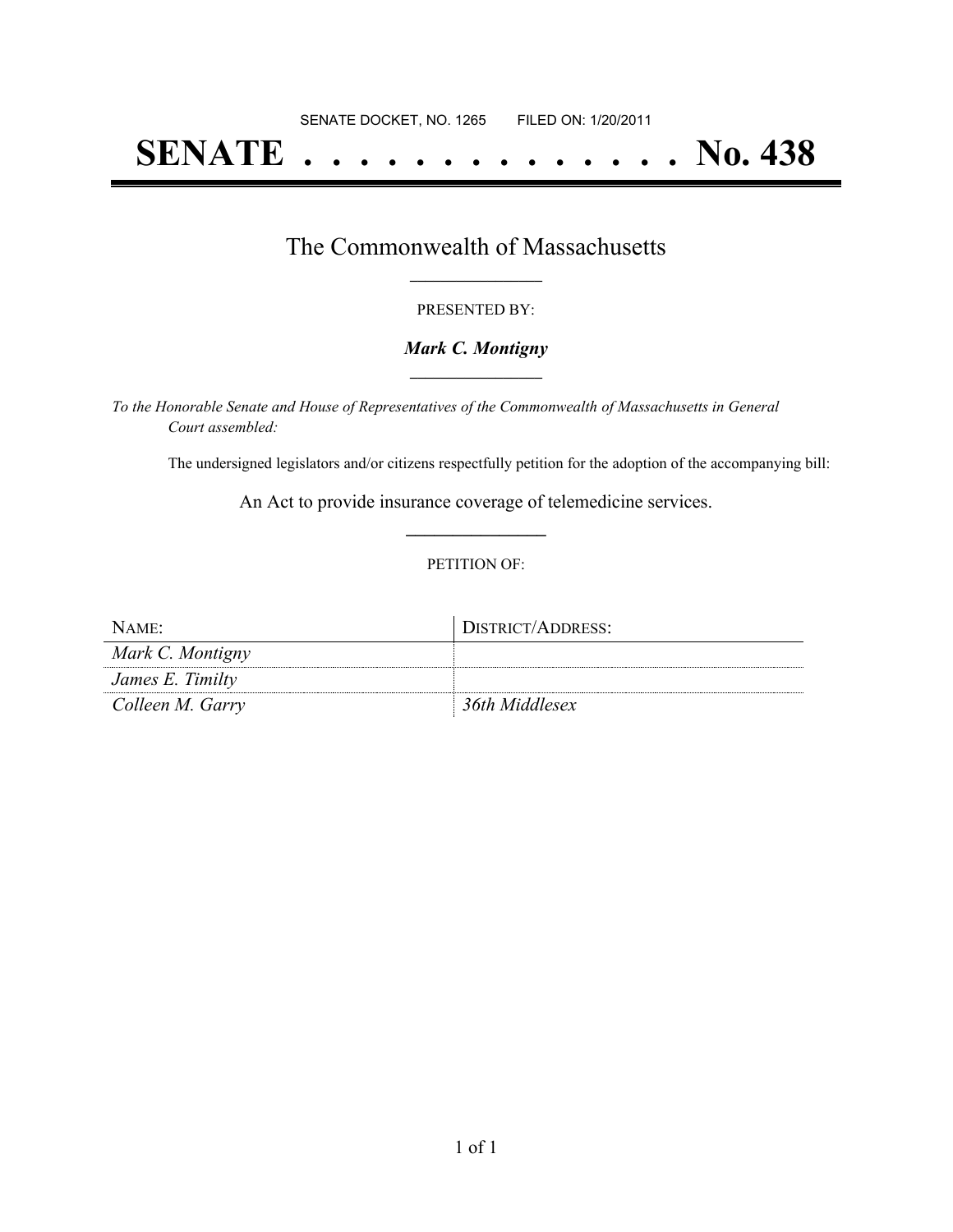## SENATE DOCKET, NO. 1265 FILED ON: 1/20/2011 **SENATE . . . . . . . . . . . . . . No. 438**

By Mr. Montigny, a petition (accompanied by bill, Senate, No. 438) of Mark C. Montigny, James E. Timilty and Colleen M. Garry for legislation to provide insurance coverage of telemedicine services. Financial Services.

## The Commonwealth of Massachusetts

**\_\_\_\_\_\_\_\_\_\_\_\_\_\_\_ In the Year Two Thousand Eleven \_\_\_\_\_\_\_\_\_\_\_\_\_\_\_**

An Act to provide insurance coverage of telemedicine services.

Be it enacted by the Senate and House of Representatives in General Court assembled, and by the authority *of the same, as follows:*

| 1              | Section 1. Chapter 175 of the General Laws is amended by inserting, after                       |
|----------------|-------------------------------------------------------------------------------------------------|
| 2              | section 47AA, the following new section:                                                        |
| 3              | Section 47BB                                                                                    |
| $\overline{4}$ | (1) Definitions                                                                                 |
| 5              | Telemedicine-For the purposes of this section, "telemedicine," as it pertains to the            |
| 6              | delivery of health care services, means the use of interactive audio, video or other electronic |
| 7              | media for the purpose of diagnosis, consultation or treatment. "Telemedicine" does not include  |
| 8              | the use of audio-only telephone, facsimile machine or e-mail.                                   |
| 9              | An insurer may limit coverage to those health care providers in<br>Telemedicine network.        |
| 10             | a telemedicine network approved by the insurer.                                                 |
|                |                                                                                                 |